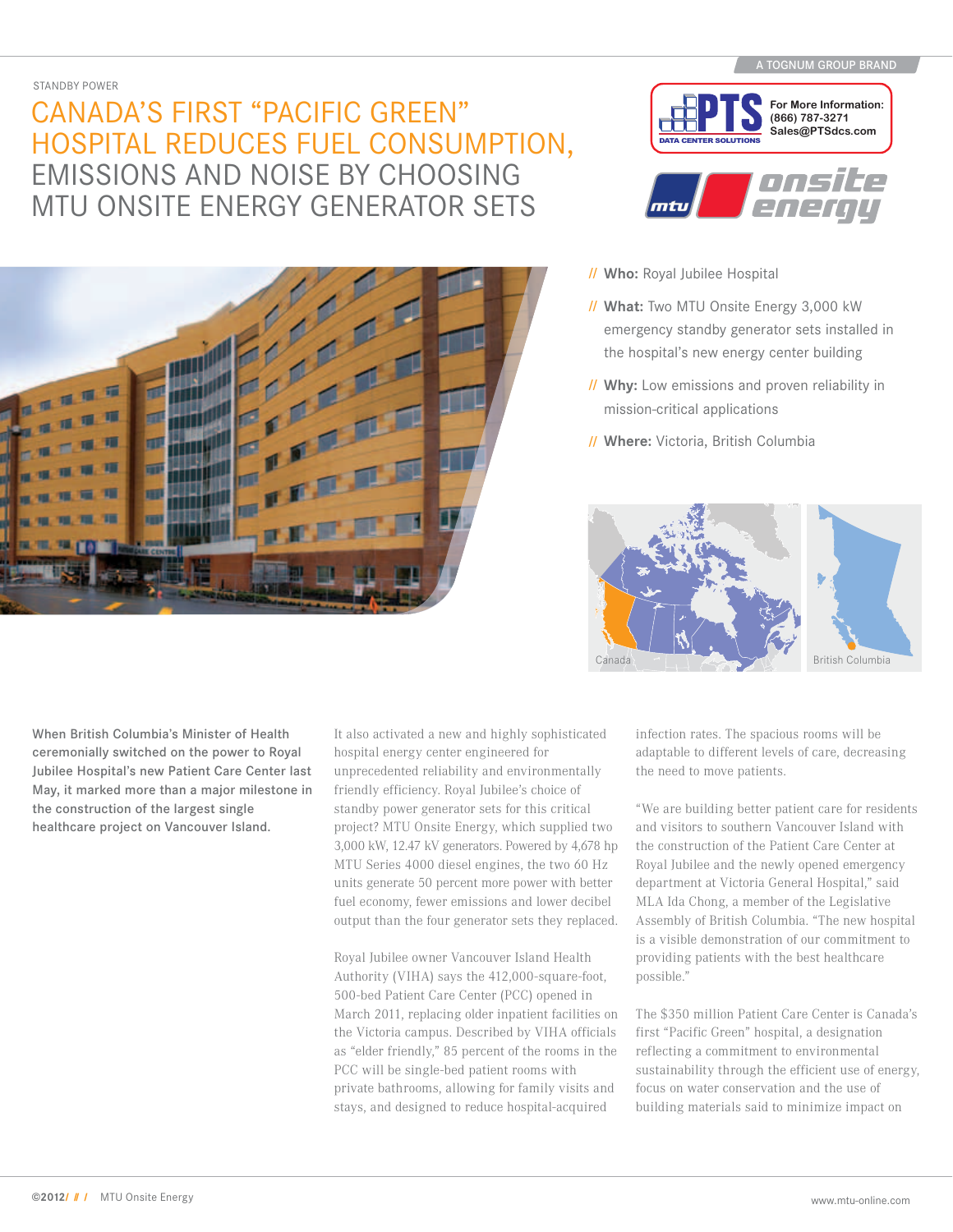#### **02/ // /** STANDBY POWER



One of two MTU Onsite Energy generator sets powered by MTU 20V4000 engines is craned into place at Victoria's (B.C.) Royal Jubilee Patient Care Center.

*"The new power system enables us to continue providing excellent healthcare, even in the most extreme situations."*

**/ // / Jac Kreut, board chair of VIHA**

natural resources. The certification by the Pacific Green Energy Initiative (PGEI) also recognizes VIHA's focus on overall health outcomes of patients and the work environment of healthcare providers — who will benefit from the PCC's increased use of green space, access to natural light, natural ventilation and the availability of alternative modes of transportation to and from the healthcare campus.

In that context, the VIHA's selection of energyefficient MTU Onsite Energy generator sets for emergency standby power in the PCC's energy center is significant for several reasons. First, the generator sets, accompanying switchgear and energy distribution components were designed as an integral part of the overall electrical power system, a testimony to the confidence of VIHA and project design consultant Genivar (Vancouver, B.C.) in the generator sets' performance and reliability under the most critical conditions. In addition, the \$4 million generator set purchase was awarded to MTU Onsite Energy distributor Cullen Diesel Power Ltd. (Surrey, B.C.), whose winning tender offer capitalized on expertise gained over dozens of genset sales and installations in healthcare facilities all over British Columbia.

> "Cullen Diesel Power has been consistently successful in supplying MTU powered generator sets to the regional healthcare market," notes Brian Davis, who specializes in generator sales for Cullen. Over the past five years, Cullen has provided MTU Onsite Energy gensets ranging from 50 to 3,000 kW to acute care and

specialty hospitals throughout the province. According to Davis, the Royal Jubilee Hospital energy center installation was one of the largest and most complex projects to date.

"The project specifications included two gensets with provisions for a third to be added in the future if needed, paralleling and distribution switchgear, 2 x 6 MVA transformers and more, all of which required comprehensive engineering and a full 24-hour shop test that we conducted at Cullen Diesel Power prior to delivery," he explains.

The demands on two generator sets operating in parallel in a hospital application are understandably extreme. Power outages or variations in power quality can wreak havoc in the high-pressure, high-stakes world of healthcare providers. The new MTU Onsite Energy generators meet the challenge with the capacity to start, accelerate and parallel connect onto the hospital's emergency power generation bus in less than ten seconds for the first genset and within ten seconds for the second. Additionally, the gensets must automatically share steady state loads and transient step loads over the full range of power within 0.1 +/- 5% of rated kWe. The generator sets are UL recognized and CSA certified.

Full-load generator testing at least once per year for two hours per generator is a mandatory requirement for hospitals. According to Genivar's head project consultant Randy Arnett, the system's design incorporated innovative features that allow the hospital to conduct these routine test cycles on each generator set without having to connect them to an external load bank, thus saving fuel and without risking a power interruption. To accomplish this, the generator control system integrates a "closed transition transfer" automatic transfer switch, which permits the generators to pick up the hospital load without interruption by paralleling its output to the local utility provider, while transferring the load from utility source to the generators. Once the generators are carrying the hospital load, the control system allows one of the two generators to operate at a fixed load adjustable up to its full load rating, while the other generator set carries the balance of the hospital load.

Arnett explains that another positive feature of the new MTU generator sets is their seismic rating, confirmed by independent testing in accordance with International Building Code requirements. This rating was particularly important to Royal Jubilee, given its location in a seismically active area of Canada. "Following an earthquake, emergency power is considered to be a critical service for a hospital to continue to function and service the needs of the community," he notes.